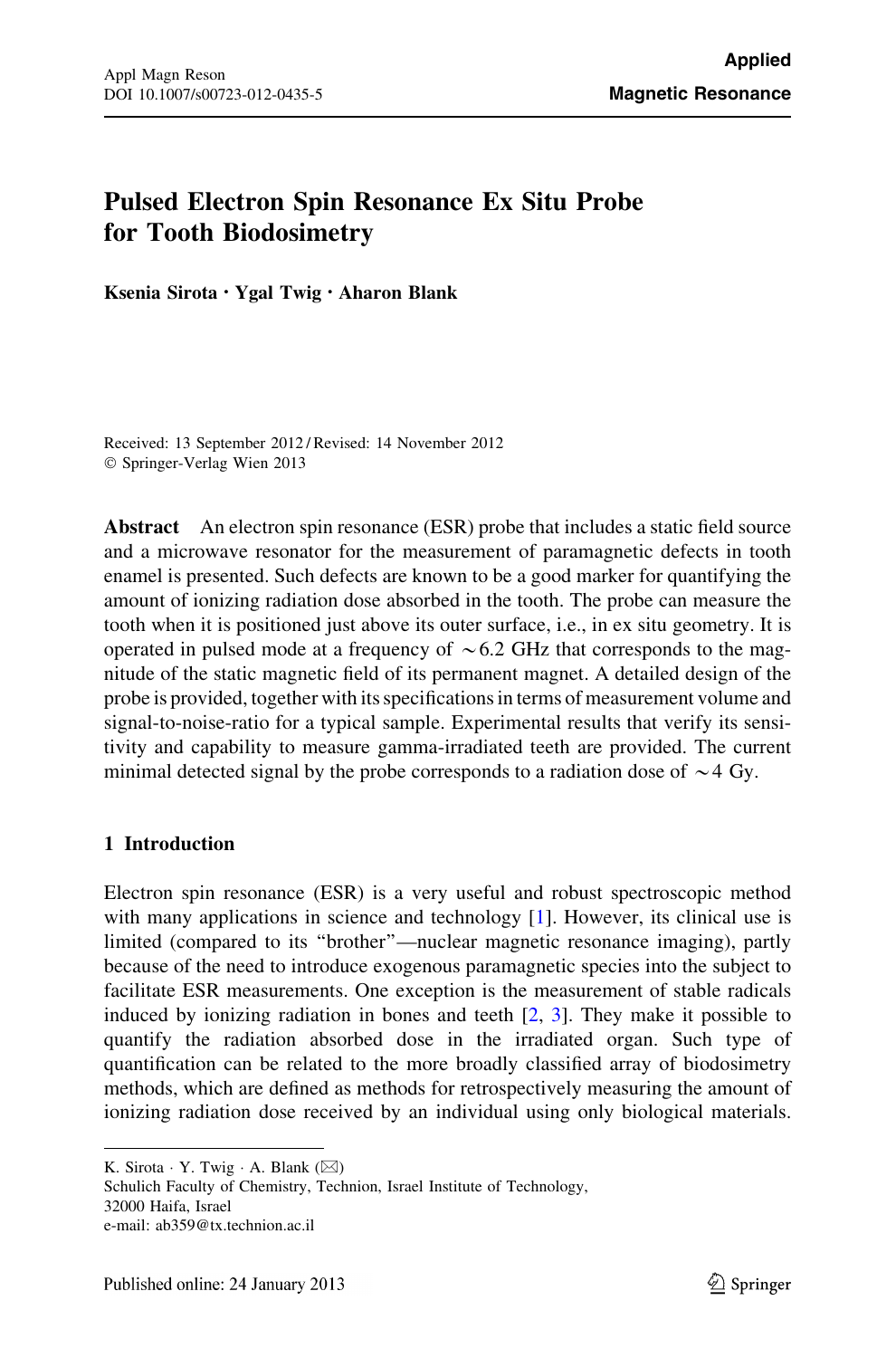The use of ESR signals in tooth enamel as a dosimetric detector has been known for more than four decades. Most of the work was carried out on extracted teeth, but recently several in vivo systems have also been developed [[2\]](#page-17-0). The tooth enamel is very useful for this purpose, since, as has been suggested in the past, stable  $CO_2$ <sup>-</sup> radicals are generated in the carbonate impurities of its calcium-based mineral hydroxyapatite [[4\]](#page-17-0).

Humans can be exposed to ionized radiation in a variety of circumstances, such as X-ray scans, prolonged flight periods, and due to other environmental factors. In such "normal" cases, biodosimetry can be carried out using accurate *biological* methods such as dicentric chromosome assay, which involves examining chromosomes for characteristic damage caused by ionizing radiation. However, this process is relatively complicated and takes more than 2 days from the time of exposure to reach a conclusion [[5\]](#page-17-0). Moreover, some scenarios require a much faster *physically* based diagnostic method, such as ESR-based biodosimetry. Examples of these scenarios are major nuclear events, such as a nuclear power plant accident or the detonation of a nuclear device (either a bomb or a radiological dispersal device also known as a ''dirty bomb''). In such cases, there is a need to determine the magnitude of the exposure by measuring the radiation dose absorbed by the persons involved. In many of the scenarios, this determination has to be carried out very soon after the event for thousands of individuals and while the subjects are still present at the health-care site.

In view of these needs, significant progress has been recently made regarding the use of ESR-based biodosimetry techniques for the detection of radiation absorbed dose in human teeth and their incorporation into a transportable in vivo system [[6\]](#page-17-0). Initial designs involved relatively large electromagnets, while more recent versions make use of smaller magnets and spectrometers, with an emphasis on improved sensitivity and field deployment [\[7](#page-17-0), [8](#page-17-0)].

Despite this progress, current operating systems and published future designs aimed at in vivo biodosimetry based on the ESR signal of a tooth still suffer from the following limitations:

- 1. Use of relatively large and heavy magnets: Most ESR systems for teeth biodosimetry are based on the use of large electromagnets. These are suitable for work in a laboratory setup; however, such an approach is clearly not desirable for field-deployable systems and even in fixed locations at hospitals, due to weight, power requirements, and relatively high costs.
- 2. Resonator/tooth/magnet alignment problems: Some recent designs offer the possibility of using smaller magnets, either electrically powered or permanent ones [[6\]](#page-17-0). These can potentially improve upon the use of laboratory electromagnets. However, small magnets have a relatively low homogenous volume that is very close to the size of a tooth,  $\sim 0.5-1$  ml. This creates a major limitation related to the difficulty in aligning the resonator and tooth with the sensitive volume of the magnet's center.
- 3. Whole-tooth measurements: In vivo systems traditionally make use of relatively low-frequency ( $\sim$  1–2 GHz) ESR spectroscopy due to microwave (MW) field penetration issues. At these frequencies, sensitivity is rather low and the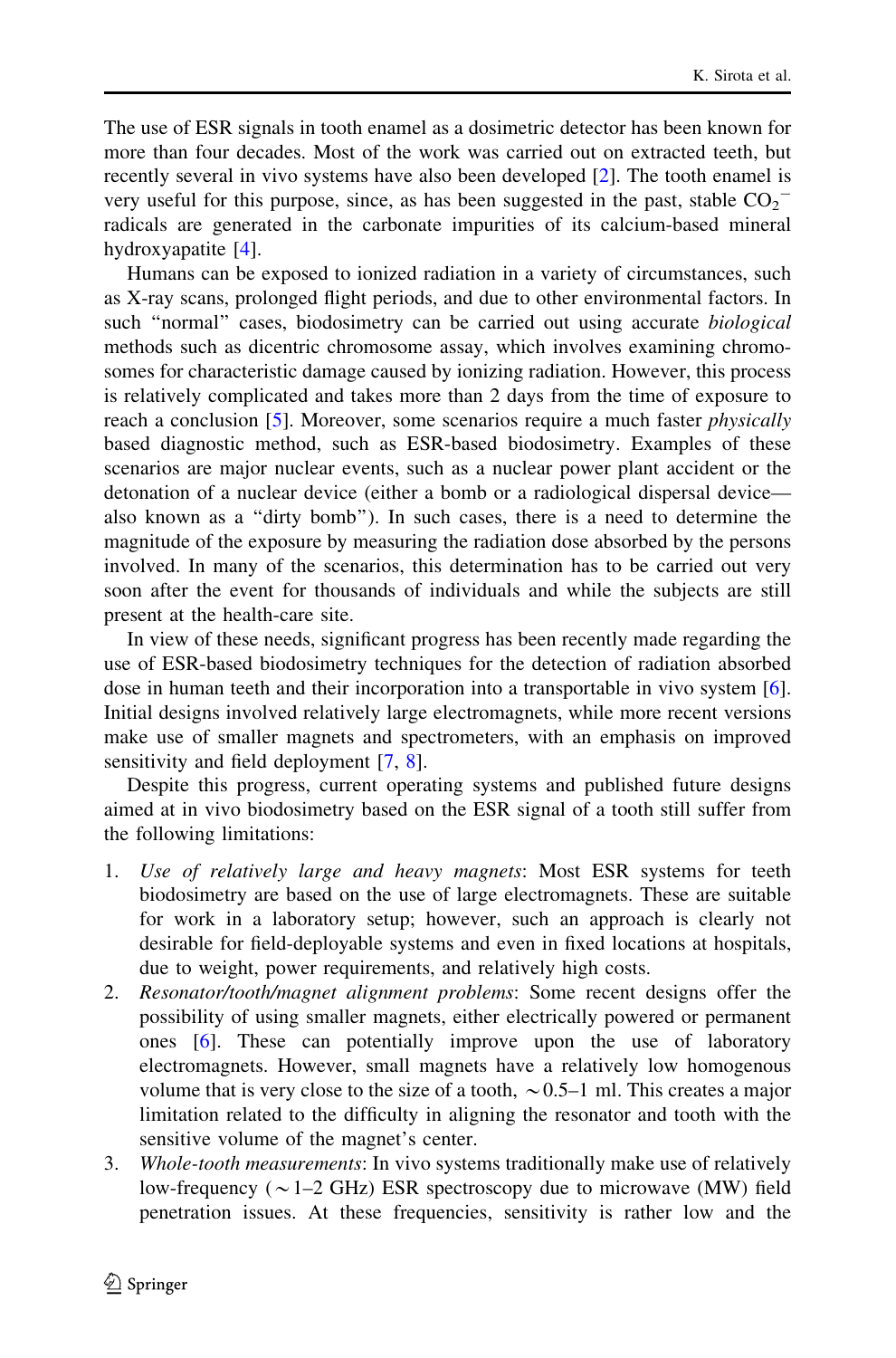measurement of a whole tooth (and sometimes two of them) is required to obtain a sufficiently clear signal. The measurement of a complete tooth may lead to reduced accuracy due to unknown tooth volume and the effects of cavities and surface defects. Uncertainty regarding tooth volume is a major concern, because it is known that the concentration of paramagnetic defects in the enamel is proportional to the radiation dose (around  $2.8 \times 10^{13}$  spins  $Gy^{-1}$  g<sup>-1</sup> [[9\]](#page-17-0)); however, to provide the spin *concentration* from the measured ESR signal, the measured tooth volume must be accurately determined (which, as noted above, is a problem for an arbitrary selected tooth). Furthermore, when measuring a whole tooth, consideration should be given to the separate signal originating in the dentin (which has a different response to ionizing radiation) as opposed to the enamel-based signal, and also to the quantification of the ratio between the two.

- 4. Limitations in measuring teeth in children, toddlers, and babies: Younger children's teeth are usually too small to obtain a good ESR signal in L-band in vivo systems. Furthermore, many toddlers and babies lack molar teeth. Since on average more than 20 % of the population in the USA is younger than 14 years of age  $[10]$  $[10]$  (and in some countries, this is more than 40 %), it is important to provide a solution also for this sector.
- 5. Disposable items and measurement costs: The use of resonators and/or magnets that are placed inside the mouth raises the need for disposable/sterile components that complicate the system and increase measurement costs.
- 6. The limitation of continuous wave (CW) operation: Most in vivo ESR systems operate in CW mode, which brings with it quite a long list of difficulties. To get a good signal in CW ESR, the use of resonators that are well matched and tuned with a relatively high quality factor  $(Q)$  is required. The matching and tuning process can be quite cumbersome and must be automated for the non-expert user. Moreover, movement by the subjects further complicates this issue and increases measurement baseline distortions and ''noise''.
- 7. Limited spin sensitivity: Even under optimal operating conditions, the use of relatively low-frequency CW ESR results in quite limited spin sensitivity. This leads to an inaccurate estimation of the radiation dose, which is currently found to be  $\sim$  1.5–2 Gy for a few minutes of measurement time [\[7](#page-17-0)]. This value is higher than the minimum acceptable level of error for proper patient diagnostics, which is at least 0.5 Gy and preferably 0.25 Gy. Such error level is considered as a minimum requirement needed for proper triage following a major nuclear event. The common practice in such cases is that one needs to be able to differentiate between persons exposed to less than 2 Gy who do not need any treatment, persons exposed to 2–6 Gy who would need immediate treatment and can recover, and persons exposed to more than 6–8 Gy who cannot be saved [[11\]](#page-17-0).

In view of the above, it is evident that while the basic physical feasibility of in vitro and in vivo tooth dosimetry by ESR is well established, there is still plenty of room for improvement in aspects related to the practical implementation of this method. Many characteristics of the issue at hand hint at the possibility that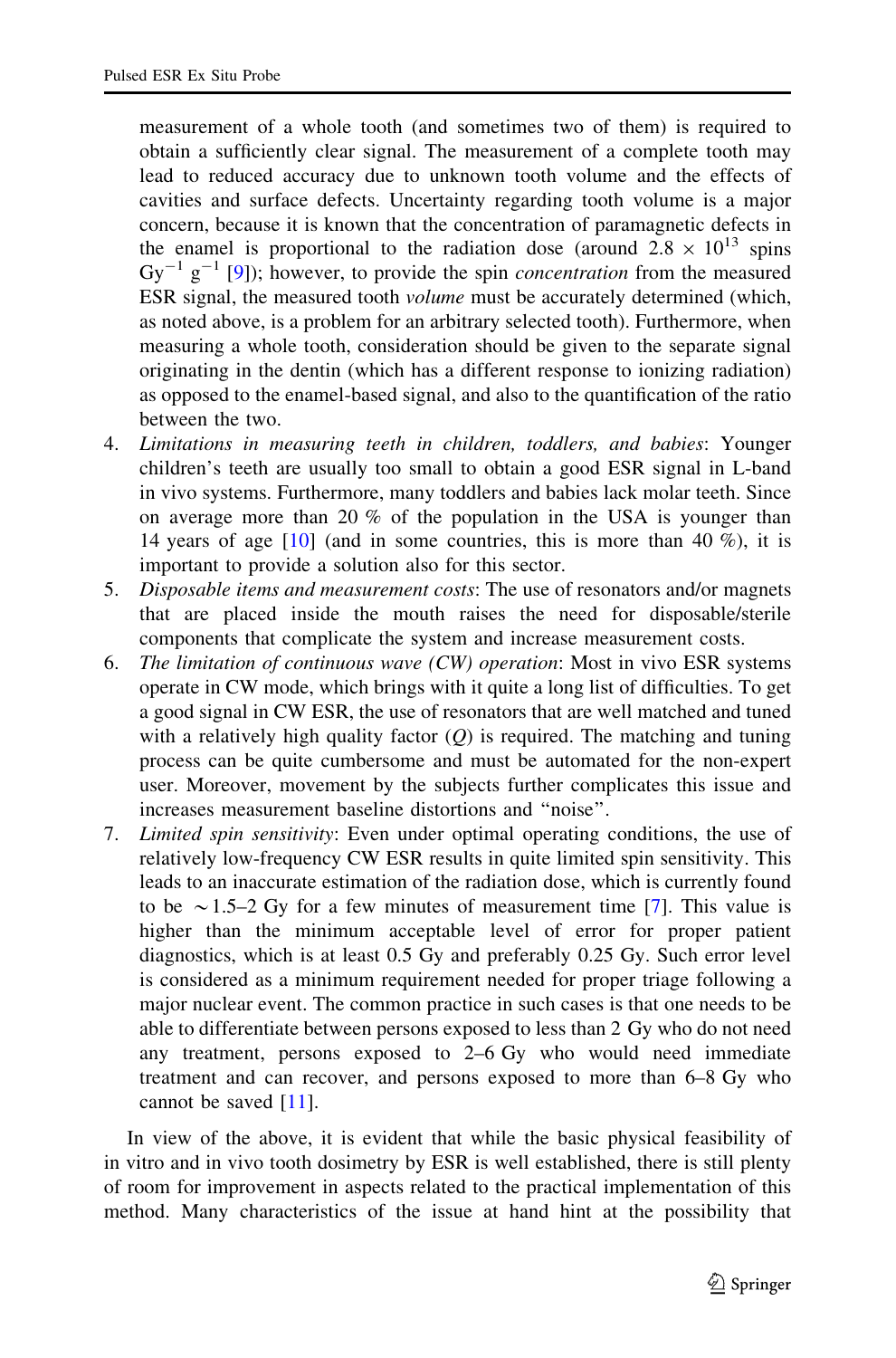conventional in vivo CW ESR methodologies may not be the best way to tackle the problem. For several years now, it has been known in the field of nuclear magnetic resonance (NMR) that, for purposes of examining a specific small region within a large sample, it could be highly advantageous to obtain NMR information by using a small self-contained probe (with a magnet and radiofrequency coils) that can be attached to the surface of the sample or inserted into it, thus avoiding the requirement for a large external magnet. Such an approach to NMR measurement or NMR imaging without a sample-surrounding magnet is termed ''inside-out'' or ex situ NMR [[12–17\]](#page-17-0). Several types of NMR systems operating in an inside-out geometry are already in existence and show capabilities of measuring relaxation parameters  $[18, 19]$  $[18, 19]$  $[18, 19]$  $[18, 19]$  $[18, 19]$ , diffusion coefficients  $[20]$  $[20]$ , and 3D imaging  $[21]$  $[21]$ . Most of these ex situ NMR probes are intended for materials science applications; however, recent developments (some of them from our group) have shown the validity of such compact probes also for specific medical applications [[22–26\]](#page-17-0). Up until now, ex situ methodology was applied only to NMR and no probes were developed for ESR applications. As for the CW operation, in view of the above-mentioned limitations, it would be highly advantageous to pursue a pulsed acquisition method. Traditionally, due to the broad (inhomogeneous) linewidth of the tooth signal, it was thought that  $T_2$ was too short for pulsed measurements. However, a recent study has shown that the relaxation times in irradiated teeth are sufficiently long to facilitate such acquisition mode, even at room temperature [\[27](#page-17-0)]. Nevertheless, until now, no system or probes have been developed for pulsed ESR biodosimetry of teeth.

In this work, we make use of our previously developed ex situ NMR methodologies and combine them with our miniature ESR resonators [\[28](#page-17-0)] to come up with the first compact pulsed ex situ ESR probe for biodosimetry based on measurements of incisor teeth. We will provide a detailed description of our probe along with some representative experimental results, followed by discussion of its sensitivity and applicability as a deployable in vivo ESR biodosimetry system, and the future prospects of our approach.

### 2 Technical Description of the Probe

A general drawing of the ex situ ESR biodosimetry probe is provided in Fig. [1,](#page-4-0) along with an artist's concept of its presumed operation technique. The probe operates with our home-made pulsed ESR system [[28\]](#page-17-0) and provides echo ESR signals from the incisor tooth attached to it that are directly proportional to the amount of radiation absorbed dose. We will now describe the reasoning leading to this design.

2.1 Design Approach

Our goal is to measure ESR signals from the teeth while these are inside the patient's mouth. It is well known that the amplitude of the ESR signals is proportional to the spin concentration multiplied by the tooth volume. The spin concentration is the number we seek, since it is in linear correlation with the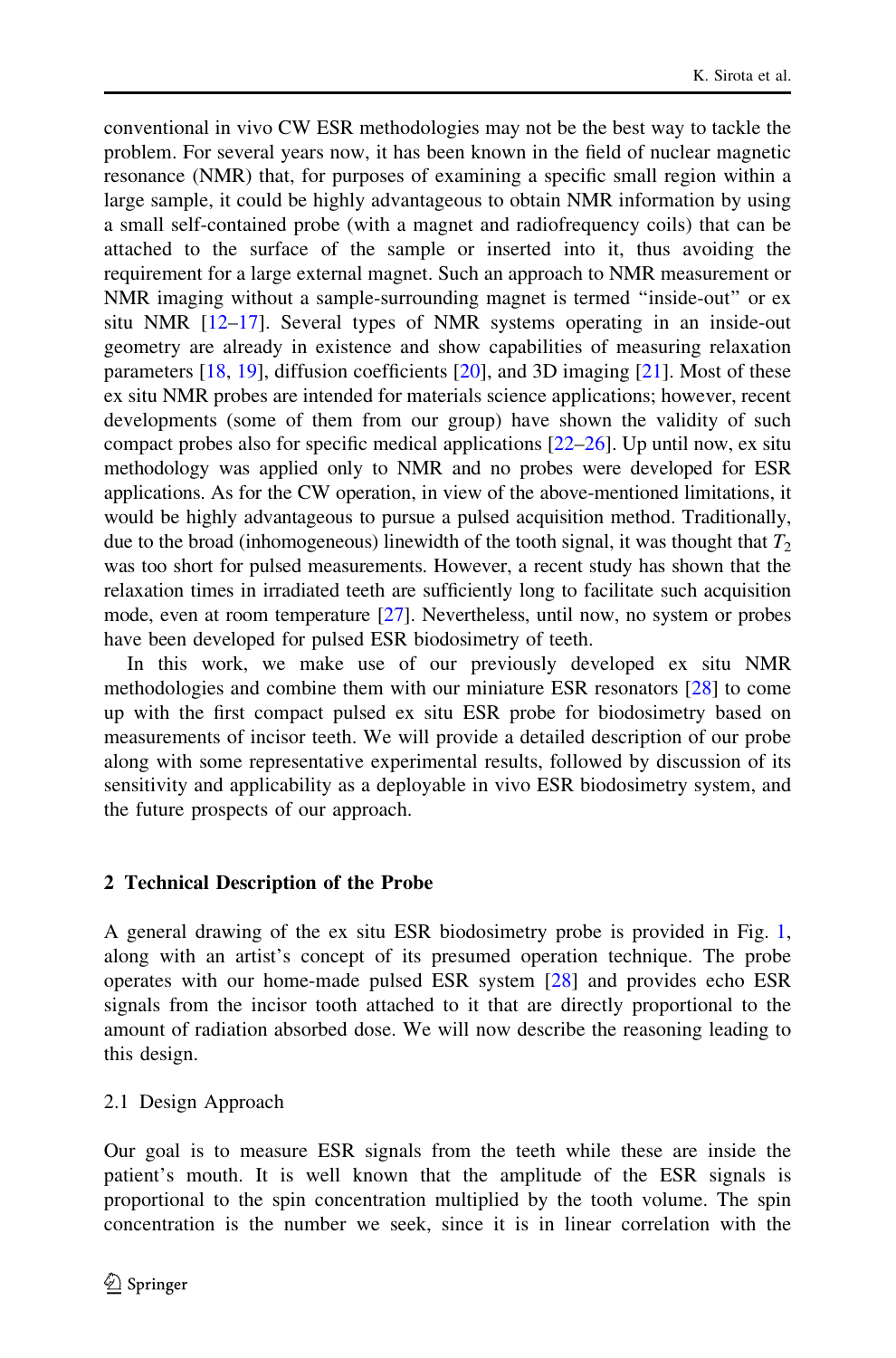<span id="page-4-0"></span>

Fig. 1 a Drawing of the ex situ ESR probe structure, showing the main magnet, its shim units, and the microwave resonator. b An ''artist's concept'' of the probe during operation (color figure online)

radiation dose. The main limiting factor of ESR-based biodosimetry is achieving enough signal-to-noise-ratio (SNR) at a given measurement time. It is known that for a given static magnetic field, the signal increases with the volume of the measured sample (assuming a fixed spin concentration). SNR also improves significantly when operating at higher static fields. When measuring soft tissues, the depth of penetration does not allow the use of static fields that are higher than  $\sim$  0.03–0.04 T (i.e., a frequency of  $\sim$  1.5 GHz). Still, the teeth are not soft tissue and thus, if the resonator's operation is restricted to the tooth's immediate region, it can be used also at much higher fields. Our design therefore features the use of a much higher static field than is normally employed in in vivo ESR (currently  $\sim$  0.22 T). This enables us to considerably reduce the measurement volume from a typical  $\sim$  0.5–1 mL for a whole tooth (only  $\sim$  1/10 of which is actual enamel) down to  $\sim$  1 µL of pure tooth enamel (i.e., a reduction by  $\sim$  3 orders of magnitude), while still maintaining the same level of SNR. In addition, the use of pulsed ESR rather than CW ESR makes the system much less susceptible to static field inhomogeneities (since these can be refocused by standard echo techniques). Thus, the combination of elevated fields, a small volume of interest, and a pulsed mode of operation facilitates the use of a much smaller magnet that does not have to enclose the measured volume, but rather can be situated near it, in ex situ geometry.

### 2.2 The Magnet

The magnet's design is shown in Figs. 1 and [2.](#page-5-0) It is composed of two large blocks and two small shim units made of temperature-compensated samarium-cobalt (SmCo) permanent magnets (material #EEC2:17TC-16 from Electron Energy Corporation, USA) with a remanence of 0.83 T and a temperature coefficient of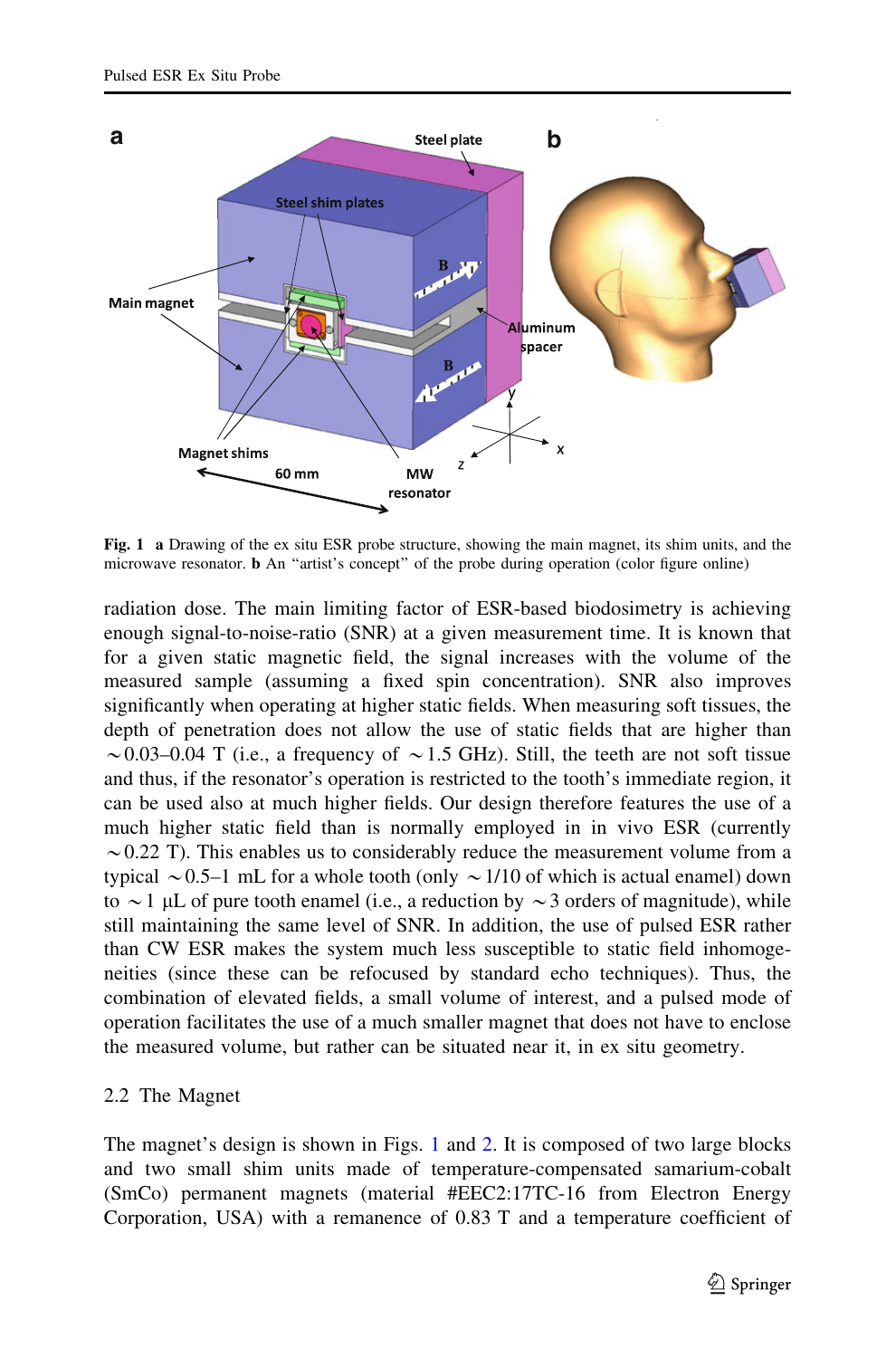<span id="page-5-0"></span> $-10$  ppm/C. The two large U-shaped magnet parts have opposite magnetization direction (one along the positive and one along the negative  $Z$  axis; see Fig. [1\)](#page-4-0) and are placed on a 1010-steel yoke with a gap between them, as shown in Fig. 2. Thus, the magnetic field direction in the region of interest (just above the magnet's surface at the center) is along the Y axis. Two small shim units are placed in the gap (shown in green in Fig. [1](#page-4-0)) and have  $[X, Y, Z]$  dimensions of [15.6, 2.3, 6] mm, respectively, in agreement with the coordinates in Fig. [1](#page-4-0). (The origin of our coordinate system is the center point on the upper surface of the main magnets.) Each shim unit has an opposite direction of magnetization with respect to its neighboring large magnet piece. In addition, there are two small 1010-steel blocks that improve the field's shimming (placed in the gap, as shown in Fig. [1](#page-4-0)) that are  $[1, 6, 10]$  $[1, 6, 10]$  $[1, 6, 10]$  $[1, 6, 10]$  $[1, 6, 10]$  $[1, 6, 10]$  mm in size. The entire magnet is capped on the sides by 6.3-mm-thick aluminum plates and on the top by 0.5-mm-thick plates to prevent accidental damage.

The philosophy behind this design is to generate a sweet spot with modest field homogeneity just above the magnet's upper surface and a gradient of  $\sim$  1 T/m just below this spot (closer to the magnet's surface). This spot, or its adjacent 1 T/m gradient area, are both good candidates for ''the volume of interest'' from which the ESR signal is to be acquired. The sweet spot was used in our current experiments to maximize the measured volume, while the ''gradient area'' may be used (in the future) for 1D imaging along the Z axis. The geometry of the shim plates was optimized in our calculations, so that, in combination with the main unit, the total magnetic field to be generated has the desired spatial dependence. Figures [3](#page-6-0) and [4](#page-7-0) present the static field magnitude in various positions in and around the volume of interest, calculated using Maxwell finite element software (Ansoft Corporation, Pittsburgh, PA, USA) and measured by a 100-µm Hall probe sensor (model 3RT100-2-2, Sentron, Zug, Switzerland). The sweet spot and the gradient area are clearly visible above the magnet's surface. The exact position and nature of the sweet spot and the gradient depend on the shim units' properties and position. We placed the center of the magnet shim units at locations  $[0, \pm 7.7, -3]$  mm with



Fig. 2 Drawing of the main magnet's parts and their steel back plate. a View from above. b View from the side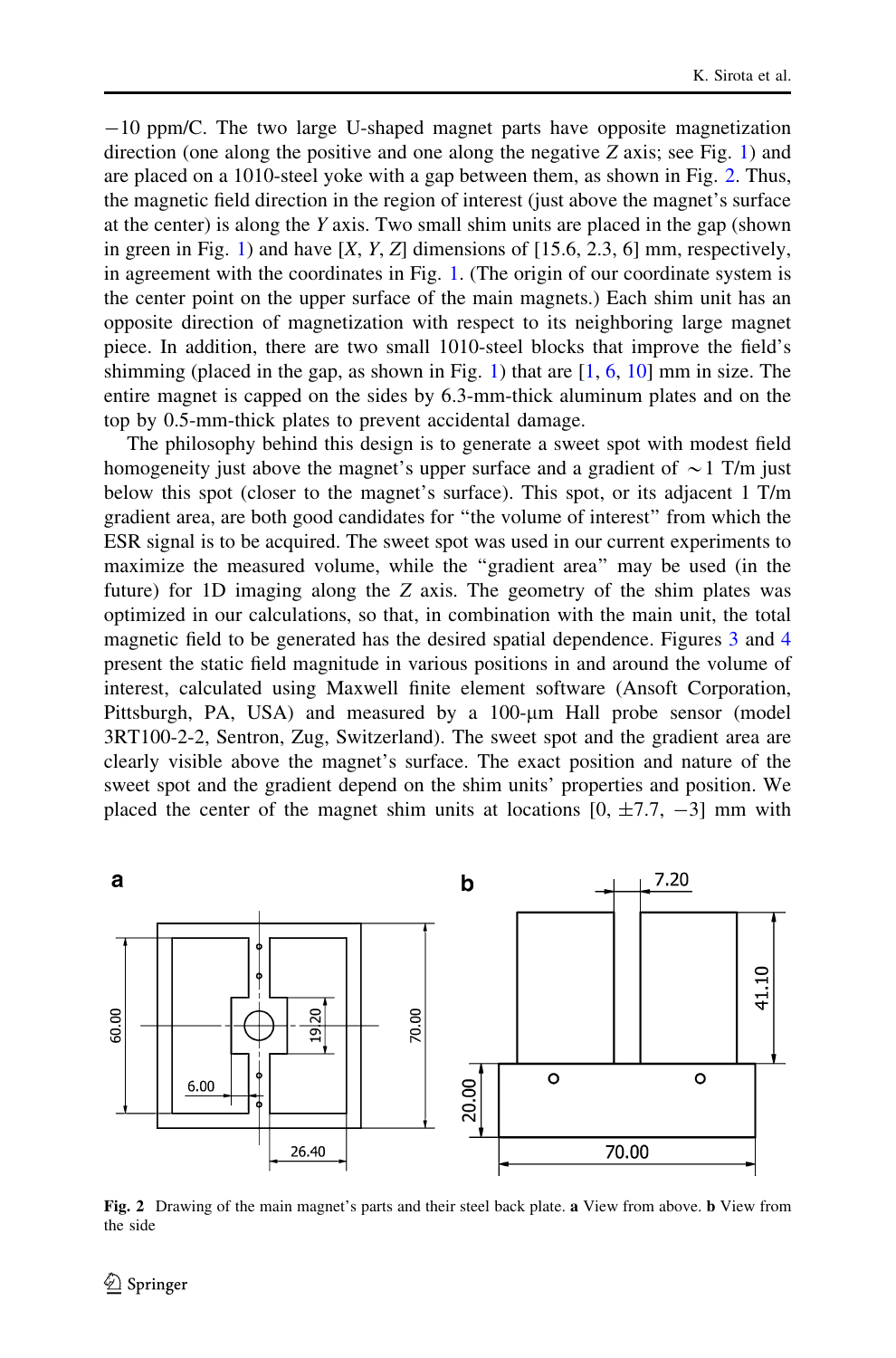<span id="page-6-0"></span>respect to the global magnet coordinates. The measured results were found to be satisfactory in the first assembly iteration (but if needed, it is possible to re-iterate on the shim units' location and improve the fit between theory and experiment). The 2D surface plots of the static field in the  $XY$  plane (Fig. [4](#page-7-0)) also show a satisfactory resemblance between the measured and calculated data, especially regarding homogeneity around the peak position. Figure [5](#page-8-0) provides pictures of the assembled probe and the computer-controlled static field mapping apparatus. The plastic pieces that protrude from the magnet's surface hold the small shim magnets and allow us to move them in or out of the probe, if needed (but they, of course, will not be included in an actual working in vivo assembly).

#### 2.3 The Resonator

The microwave resonator is presented in Fig. [6.](#page-9-0) It is a dielectric ring resonator manufactured using a titanium dioxide (TiO<sub>2</sub>—rutile) single crystal. This crystal has high anisotropic permittivity with values of 165 and 85 (unitless, compared to the free-space permittivity) along the resonator's  $X$  and  $Y$  axes, respectively (at room temperature). The resonator's dimensions are: outer diameter 6.3 mm, inner diameter 0.8 mm, and height 1.5 mm. They were determined via finite element calculations (CST Microwave Studio, CST GmbH, Germany) to sustain a resonance frequency of [6](#page-9-0).185 GHz for the fundamental  $TE<sub>01\delta</sub>$  mode (see Fig. 6a) that matches the static field of the permanent magnet. The resonator is excited by a loop at the end of a thin (1.5 mm o.d.) semi-rigid coaxial transmission line (Fig. [6](#page-9-0)b). In order to fine-tune the resonance frequency, we placed a small coaxial screwable stub coated with Rexolite close to the resonator (Fig. [6](#page-9-0)c). The spot where the magnetic field is optimal (marked with a green circle in Fig. [6a](#page-9-0)) is aligned automatically with the resonator's location because the magnet and the resonator's structure are mechanically fixed together and brought forward toward the tooth. The resonator's quality factor was measured using a vector network analyzer (E8361A, Agilent Technologies, USA) and was found to be  $Q_L \sim 250$  (i.e., unloaded  $Q_u \sim 500$ ). The effective resonator volume  $[29, 30]$  $[29, 30]$  $[29, 30]$  $[29, 30]$  was calculated from the finite element simulation results and was found to be  $V_c \sim 35 \mu L$ .



**mm above magnet upper surface**

 $\bigcirc$  Springer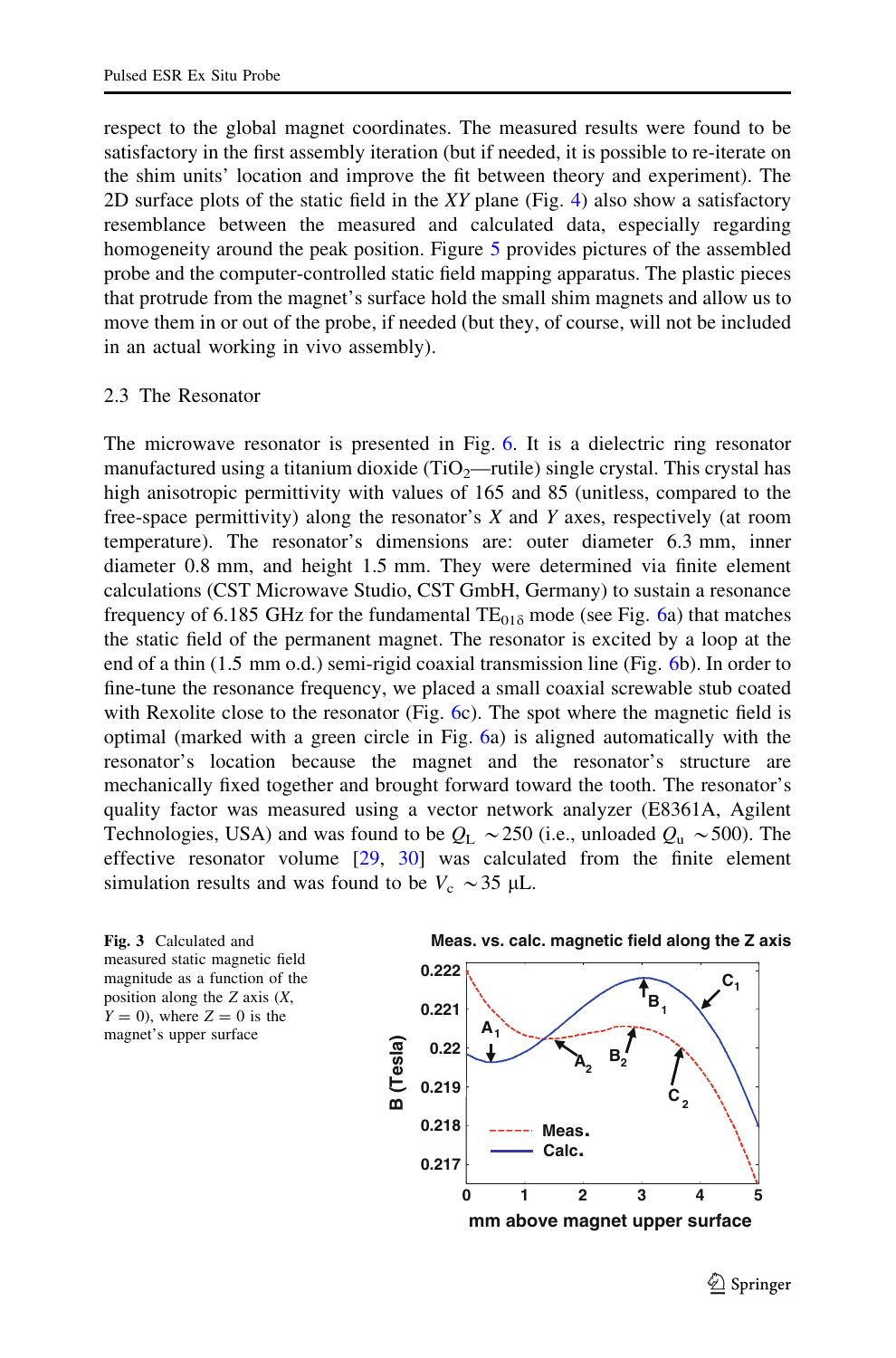<span id="page-7-0"></span>

Fig. 4 Calculated (lower plates) and measured (upper plates) static field magnitude at several XY planes situated in different Z locations, as marked in Fig. [3](#page-6-0)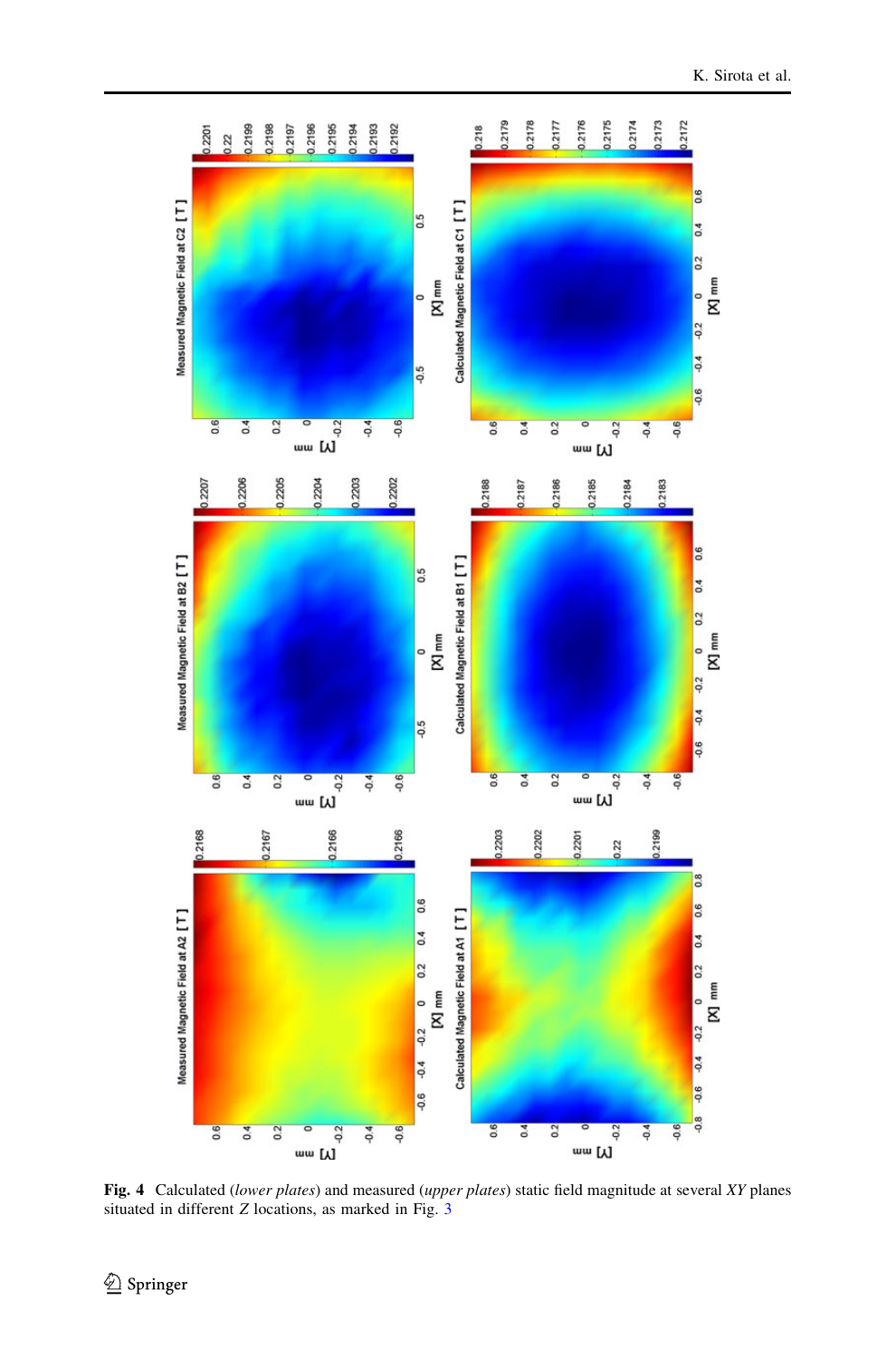<span id="page-8-0"></span>Fig. 5 a Photo of the assembled probe. b Photo of the probe during the 3D static magnetic field mapping experiments



## 2.4 The Microwave System

The MW system that drives the probe is based on our homebuilt pulsed ESR microimaging system. It includes a spectrometer, gradient current drivers, and control software. A detailed description of the system is provided elsewhere [[28,](#page-17-0) [31](#page-17-0)]. In this work, we did not make use of the system's imaging functionality, although in the future some of these capabilities may be useful to improve signal quality (see below).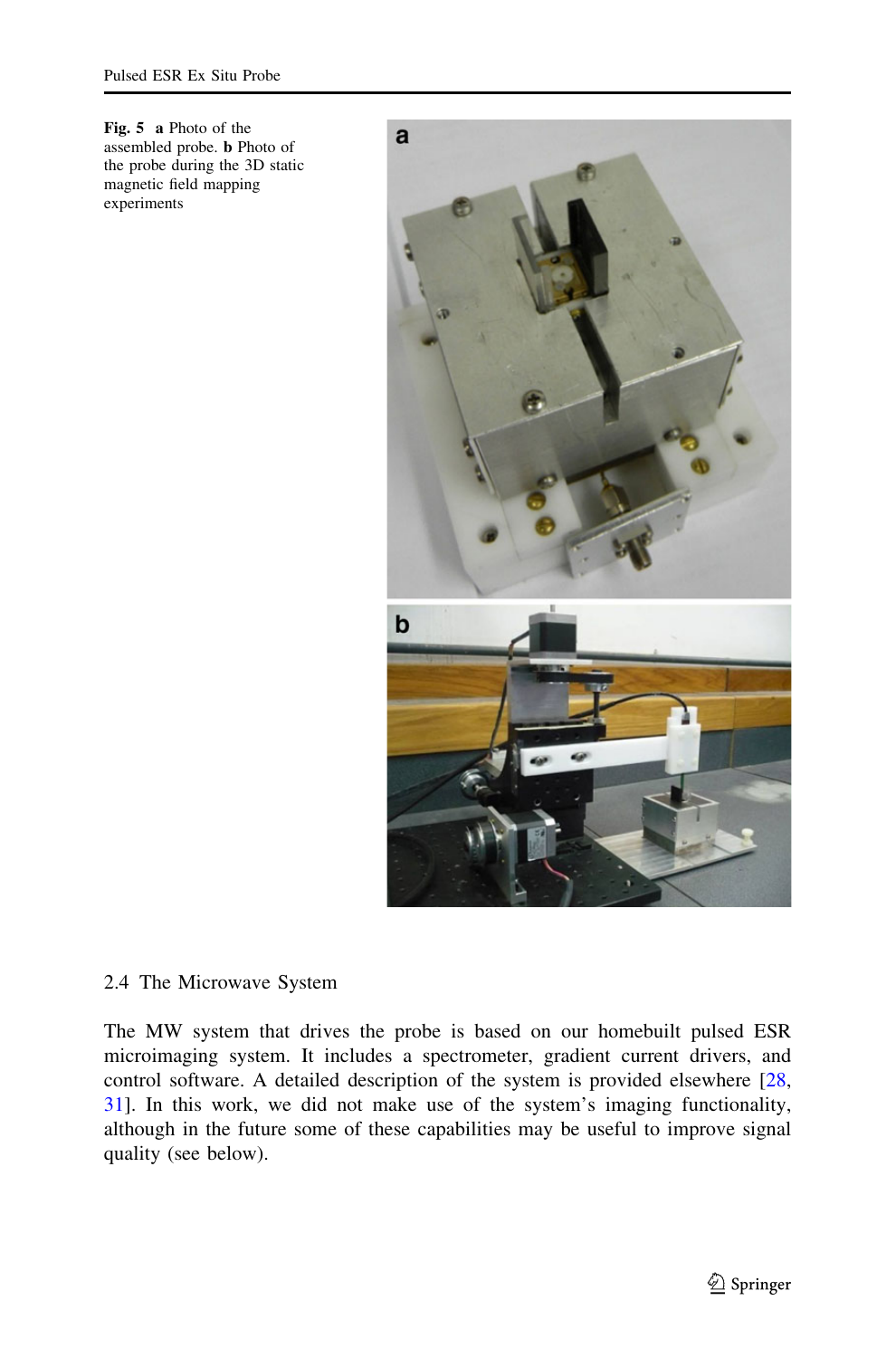<span id="page-9-0"></span>

Fig. 6 MW resonator unit. a The calculated MW magnetic field of the resonator and the region of interest from which the signal is picked up (marked with a *green oval*). **b** Perspective view of the resonator, showing the coupling via loop from the bottom. c Drawing of the entire resonator assembly with the screwable stub for fine frequency adjustments. **d** Photo of the resonator assembly with a tooth piece placed on it (color figure online)

# 3 Samples

## 3.1 Teeth Samples

The radiation absorbed dose is a measure of the amount of energy deposited in a human body by ionizing radiation. This dose, which is measured in units called ''grays'' (Gy), equivalent to 1 J per 1 kg of material, is used to predict the outcome of an exposure to radiation. The concentration of paramagnetic defects in the tooth enamel is proportional to the ionized radiation dose; however, this also depends on the specific energy of the radiation  $[32]$  $[32]$ . When nuclear events are of concern, the common assumption is to use the energy of a  $^{137}Cs$  source (662 keV), with the dose defined with respect to water (i.e., a hypothetical person would have  $\sim$ 1 Gy deposited in his oral cavity, rather than the precise J/kg deposited in the enamel). In view of this, the test samples were incisor teeth irradiated according to this standard using a <sup>137</sup>Cs source at the Radiology Department, EPR Center, Dartmouth Medical School. The teeth were placed in full water-equivalent buildup material and positioned at the maximum-dose depth as measured in water. Ideally, we would have liked to use several samples irradiated with doses ranging from 0 to 10 Gy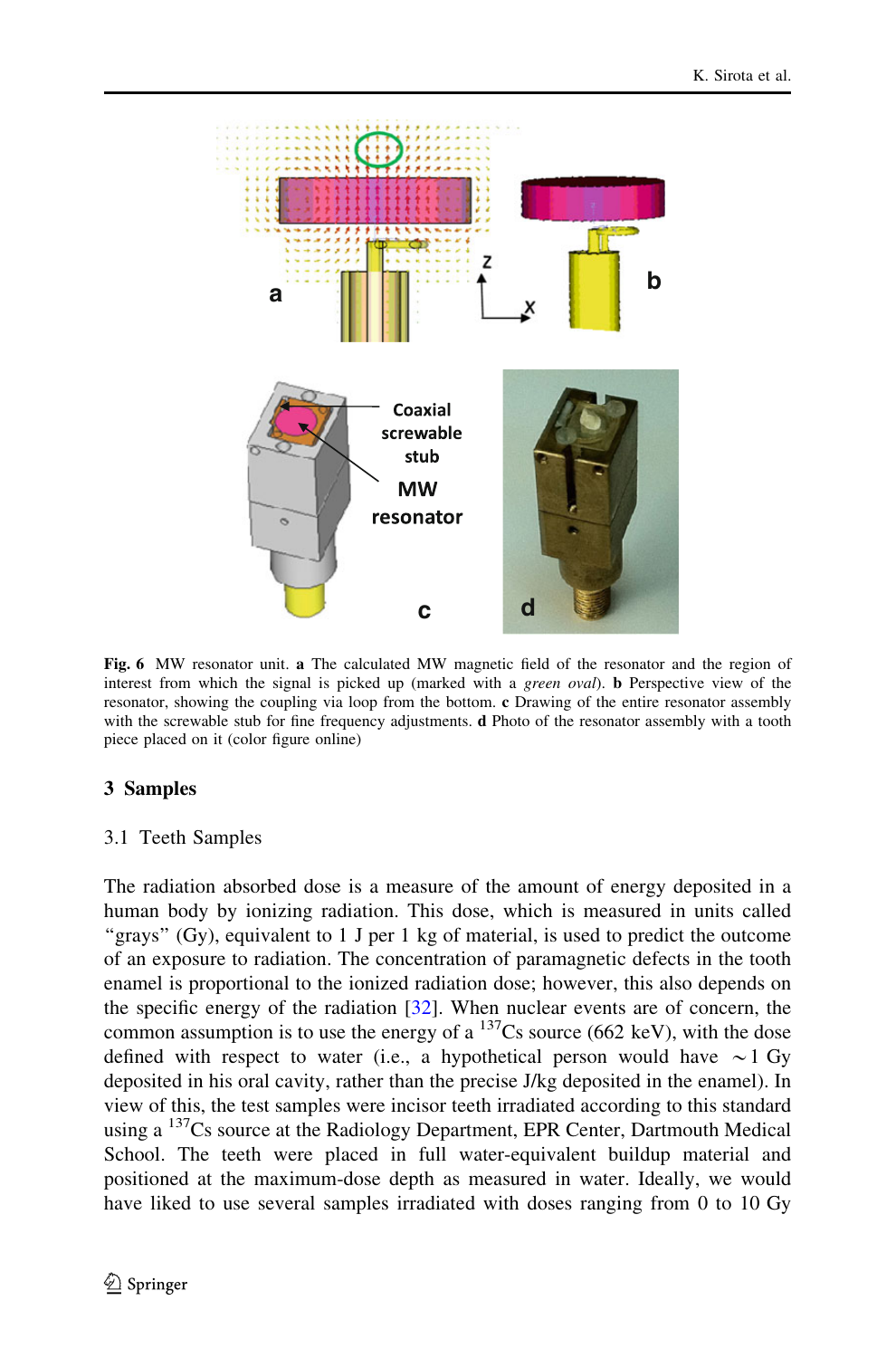(which is the relevant range for patient diagnostics, see Sect. [1\)](#page-0-0). In practice, our probe is currently not sensitive enough to tackle with such low doses. Thus, in this work we made use of teeth denoted T10-2 (dose of 15 Gy), T10-4 (30 Gy), and T10-6 (not exposed to irradiation). Additionally, a single molar tooth denoted TR8 was irradiated with a dose of 8 Gy at the Rambam Medical Center Radiation Facility (Haifa, Israel) using an iridium source (340 keV). Two additional teeth, denoted as TNH100 and TNH50, were subjected to gamma irradiation from a  ${}^{60}Co$ source ( $\sim$ 1.17 MeV) at the Nahal Sorek Nuclear Research Center (Yavneh, Israel). The amount of radiation deposited in these teeth was determined by comparing their signal to a reference sample of 1-µM deuterated trityl free radical water solution (synthesis described in ref. [[33\]](#page-18-0)), using a commercial CW ESR system (X-band EMX model by Bruker). The doses in the TNH100 and the TNH50 teeth were found to be 10,000 and 4,000 Gy, respectively.

# 3.2 Test Samples

Some of the measurements to evaluate the probe's sensitivity were carried out with a sample of 1-mM water solution of deuterated trityl radical and a sample of lithium phthalocyanine (LiPc) solid radical. LiPc crystals are very useful species for ESR measurements because they have a relatively high spin concentration of  $10^8$  spins per  $(\mu m)^3$  [\[34](#page-18-0)], can be stored for long periods of time, and have a minimal effect on a resonator's  $Q$  factor. A glass tube (o.d. 0.9 mm) containing LiPc crystals was prepared and sealed under vacuum. The number of spins in this LiPc sample was found to be  $\sim 10^{15}$  by comparing it to the signal of the 1- $\mu$ M trityl reference sample.

## 4 Experimental Results

# 4.1 Evaluation of the Ex Situ Probe's Performance with Calibrated Samples

The performance of the pulsed ESR ex situ biodosimetry probe was evaluated using the LiPc and trityl test samples. The LiPc in the capillary was placed at the center and on top of the ring resonator. The experimental conditions were as follows: frequency of  $6.184$  GHz, Hahn echo pulse sequence employing two  $120^\circ$  pulses 35-ns long with interpulse separation,  $\tau$ , of 500 ns and repetition rate of 70 kHz (current software maximum). The total averaging time was 114 s (i.e., 8-M signal acquisitions). The resulting time domain echo signal compared to the noise is plotted in Fig. [7](#page-11-0)a. The noise in this case was measured with the power amplifier tuned off, and the single-shot SNR for this noise level was  $\sim$  12.4. A different type of noise measurement was made by adding a field offset of  $\sim$ 30 G using a large external coil. In that case, the transmitted pulse left some ringing, which resulted in an overall noise standard deviation that is larger by a factor of  $\sim$  2 than the noise measured with the power amplifier off. Figure [7](#page-11-0)b shows the results of a similar measurement carried out with the trityl sample. Here, the repetition rate was limited to 20 kHz to avoid sample saturation. The total acquisition time was also 114 s and the single-shot SNR was found to be  $\sim$  1.8.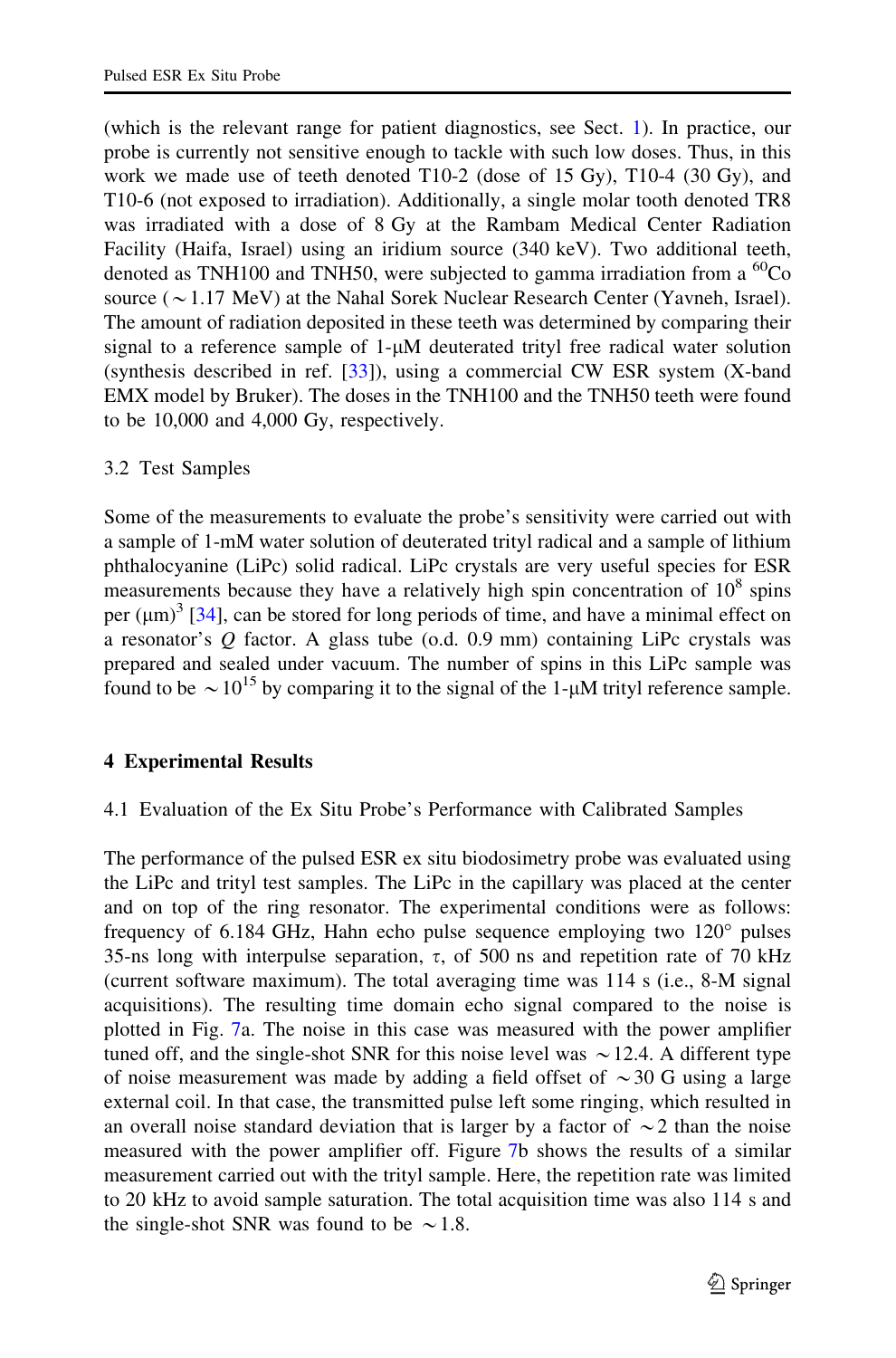<span id="page-11-0"></span>



4.2 Phase Memory Time of Irradiation-Induced Defects in Teeth

The spin–spin relaxation process of paramagnetic defects in the teeth is often explained as an instantaneous diffusion process, and its time dependence following a Hahn echo sequence with interpulse separation delay,  $\tau$ , is described by a stretched exponential function  $S(2\tau) = S(0)e^{(\frac{2\tau}{T_m})}$ , where  $T_m$  is the spin phase memory time [\[27](#page-17-0)], and x was found to be  $\sim$  1 at 130 K and  $\sim$  0.5 at room temperature [27]. In our present work, the exact behavior of the decay is of no real importance; however, we still wanted to estimate its magnitude as it affects our ability to measure the signal in pulsed-mode ESR. Thus, our analysis assumed a simple exponential decay function for the echo signal ( $x = 1$ ) and fitted the data to this model. We measured  $T<sub>m</sub>$  to be  $\sim$ 1 µs using our probe with teeth TNH100 and TNH50 while employing a Hahn echo sequence with two identical 120 $\degree$  pulses in which  $\tau$  was varied from 500 to 1200 ns in 13 steps.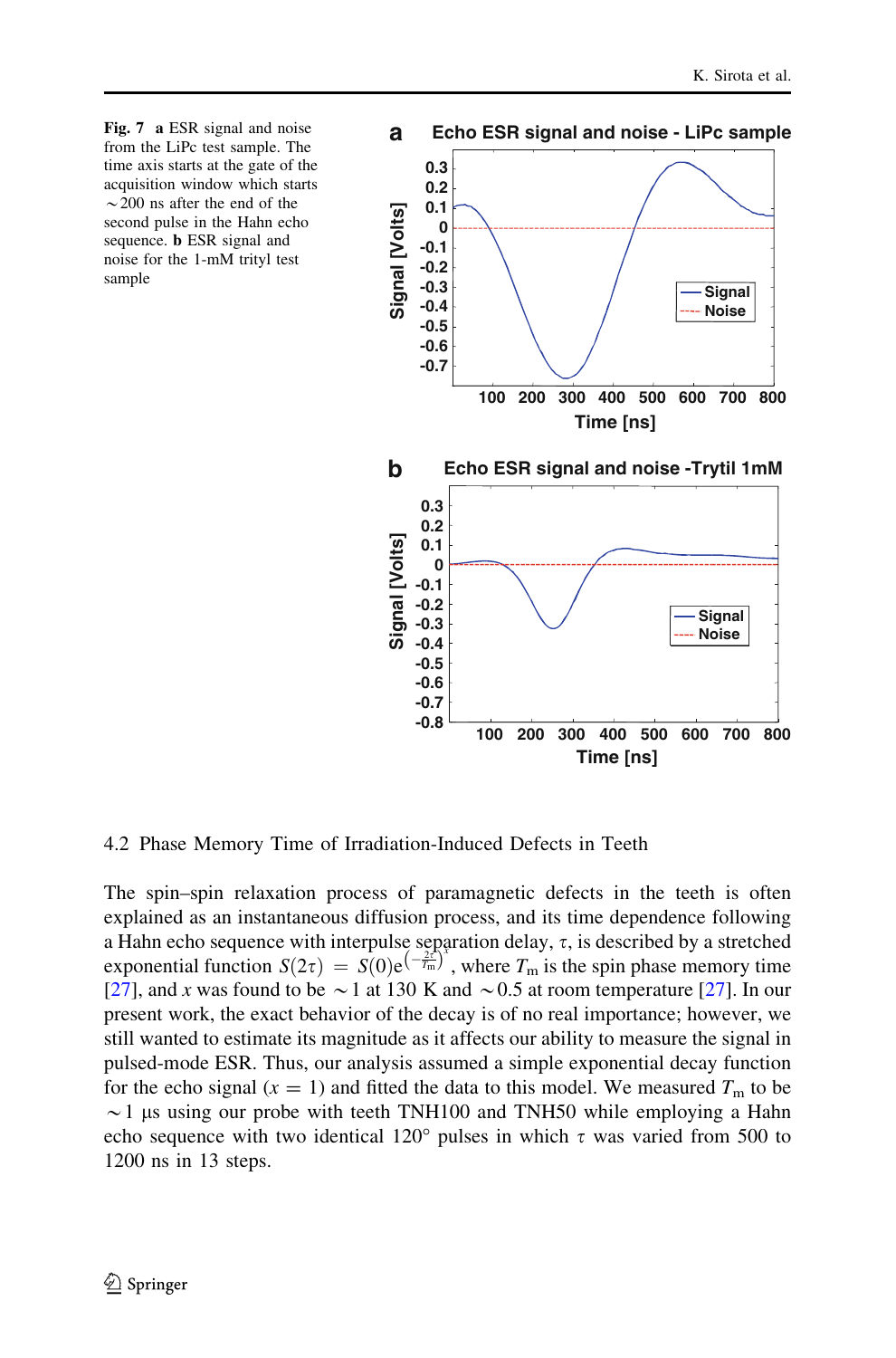# 4.3 Spin–Lattice Relaxation Time in Teeth

The spin lattice relaxation time of the paramagnetic defects in the irradiated teeth does not assume a single value and is distributed over a large span of time scales [\[27](#page-17-0)]. However, for our current needs, we are only interested in a typical characteristic value in order to determine the maximal repetition rate at which we can efficiently average our data without reaching saturation. Thus, we assume a simple exponential model, in which the ESR signal can be described by  $S(T_R) = \binom{T_R}{r}$ 

$$
S(T_{\rm R} = \infty) \left(1 - e^{\left(-\frac{T_{\rm R}}{T_{\rm l}}\right)}\right)
$$
 where  $T_{\rm R}$  is the repetition time. The results obtained

after performing measurements on teeth TNH100 and TNH50 are  $T_1$  of  $\sim$ 5  $\mu$ s.

# 4.4 CW and Echo-Detected ESR Spectrum of Irradiated Teeth

Here, we provide a comparison of the spectrum of an irradiated tooth (TNH100) as it was measured in CW and field-swept echo-detected pulsed modes. As noted above, prior work found a range of values for  $T_m$  [\[27](#page-17-0)], which might be attributed to several types of paramagnetic species. The previous work did not provide any spectral information regarding the pulsed results. The present work does not focus on the spectral features and spectral analysis of the irradiated teeth samples, however, it is important to try and find the spectral relation between the signals we are measuring in pulsed mode to the ones detected in CW (which are far-better documented). Figure [8](#page-13-0) provides this comparison. An additional measurement was performed in the presence of the LiPc sample in order to facilitate g-factor analysis (not shown but used to center the spectrum on the LiPc line). It is apparent that the spectral features in the two measurements are very similar except for a more distorted spectrum at the X-band measurement, probably due to g anisotropy that is better resolved at this frequency.

# 4.5 Evaluation of the Performance of the Ex situ Probe used on Teeth

Following these tests, we went ahead and measured the actual incisor teeth irradiated with doses approaching clinically relevant levels (but, as noted in Sect. [3.1](#page-9-0)—still above the favorable values). The signals were obtained from the teeth denoted above as T10-2, T10-4, T10-6, and TR8. Figure [9](#page-14-0) shows the data for teeth T10-4 and T10-2 (T10-6 and TR8 did not give any distinguishable ESR signal). The measurement Hahn echo pulse sequence consisted of two 120° pulses, 35-ns long, with  $\tau = 500$  ns. Each sequence was repeated at a repetition rate of 70 kHz for signal averaging (a total of 8 M acquisitions, 114 s). There was difficulty in placing the teeth flat down on the probe's surface (due to the plastic screws that hold the resonator structure); therefore, most of the teeth were positioned with their incisal edge adjacent to the resonator (see Fig. [9c](#page-14-0)). After the 114-s collection times, the SNR for the T10-4 and T10-2 teeth was  $\sim$ 33 and  $\sim$ 27, respectively, which translates into a single-shot SNR of  $\sim 0.012$  and 0.01. The resonance frequency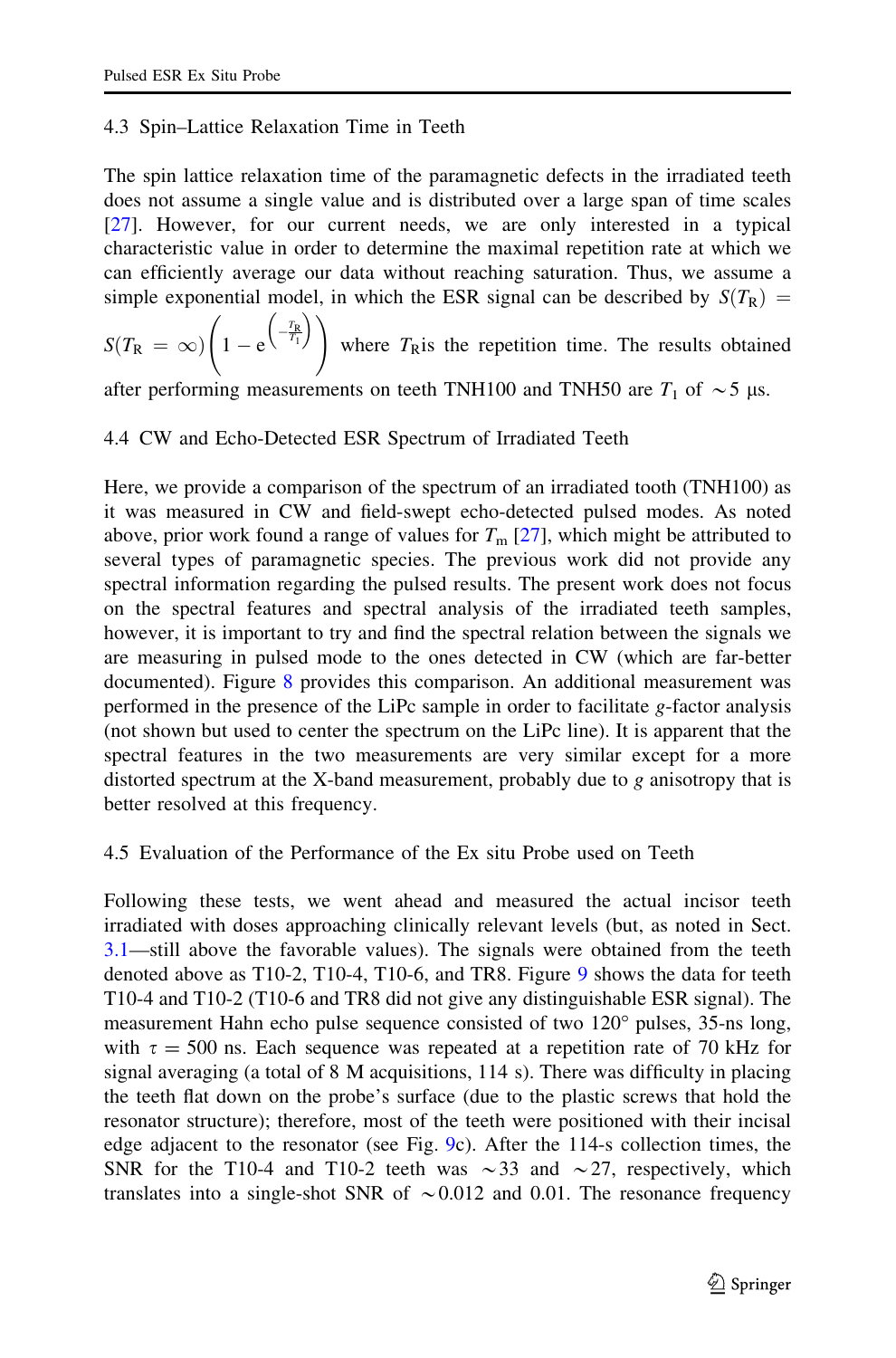<span id="page-13-0"></span>

Fig. 8 CW and echo-detected pulsed spectra for irradiated tooth. The CW experiments were carried out on a Bruker EMX system at 9.27 GHz with 1-Gauss modulation amplitude. The field-swept echodetected experiments were carried out with our 6.18-GHz resonator, placed in a regular homogenous electromagnet. This measurement employed a Hahn echo sequence with interpulse delay  $\tau = 700$  ns and pulse lengths of 100 ns

shift induced by the teeth was typically  $-10$  MHz, with a slight reduction in  $Q$  from  $Q_{\rm u} = 500$  in the empty resonator to  $Q_{\rm u} = 400$ .

## 5 Discussion

The measured properties of the static field source and the microwave resonator closely follow the results obtained by the detailed finite element designs. The results in Figs. [7](#page-11-0) and [9](#page-14-0) clearly demonstrate the functionality of the newly developed ex situ ESR probe. However, the main issue that needs to be discussed in detail is the probe's spin sensitivity and its corresponding capability to accurately qualify the radiation absorbed dose in teeth. This sensitivity analysis will be provided below with reference to the predicted theoretical sensitivity.

The number of spins detectable with an SNR of 1 in a single-shot data acquisition is provided by  $[35]$  $[35]$  $[35]$ :

Sensitivity<sub>single shot</sub> 
$$
\approx \frac{8\sqrt{V_c}\sqrt{k_bT(1/\pi T_2^*)}}{\mu_B\omega_0\sqrt{2\mu_0}}\sqrt{\frac{\omega_0}{Q_u}}B_F.
$$
 (1)

The symbol  $V_c$  represents the resonator's effective volume [\[28](#page-17-0), [29](#page-17-0), [35,](#page-18-0) [36\]](#page-18-0), which is equal to the volume of a small hypothetical sample  $V_v$  (for example,  $(1 \mu m)^3$ ) usually located at the point where the resonator's microwave magnetic field is maximal, divided by the filling factor  $\left[37\right]$  $\left[37\right]$  $\left[37\right]$  of this small sample  $\left[36\right]$ .  $k_{\rm b}$  is the Boltzmann constant, T is the temperature,  $\omega_0$  is the electron's Larmor angular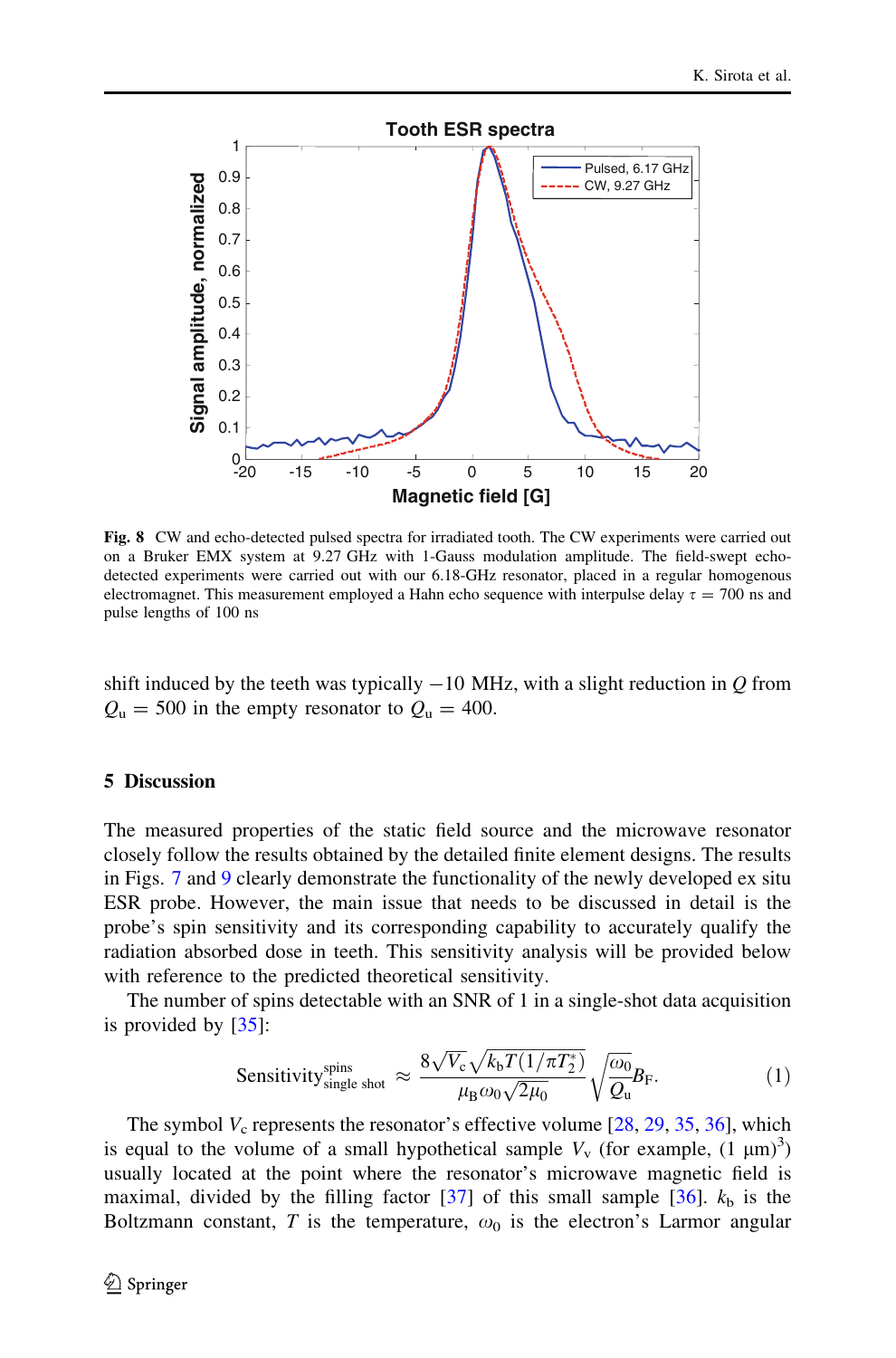<span id="page-14-0"></span>

**Echo ESR signal and noise - tooth T10-4 (30 Gy)**

Fig. 9 ESR signal and noise for the T10-4 (a) and T10-2 (b) irradiated teeth. Inset (c) shows a photo of the teeth placed on its incisal edge during measurement

frequency,  $\mu_0$  is the free-space permeability, and  $Q_u$  is the unloaded quality factor of the resonator. Here, we assumed that the bandwidth of excitation is chosen to match the linewidth of the imaged paramagnetic species in the sample,  $\Delta f = 1/\pi T_2^*$ .  $B_F$  is

the Boltzmann population factor  $B_F = \frac{1 + e^{-\frac{\hbar \omega_0}{k_B T}}}{\hbar \omega_0}$  $\frac{1+e^{-k_{\rm B}t}}{1-e^{-k_{\rm B}T}}$ , and  $\mu_{\rm B}$  is Bohr's magneton.

Plugging the relevant parameters for the LiPc experiment into Eq. ([1\)](#page-13-0) (i.e.,  $T_2^* = 200 \text{ ns}$  see Fig. [7](#page-11-0)a,  $B_F = 0.2125 \text{ T}$ ,  $V_c = 3.5 \times 10^{-8} \text{ m}^3$ ,  $Q_u = 500$ ,  $\omega_0 = 3.88 \times 10^{10}$  rad/s) provides us with a theoretical single-shot spin sensitivity of  $\sim$  4  $\times$  10<sup>12</sup> spins for a point sample located just above the resonator. This means that our  $10^{15}$ -spin LiPc sample should have given a single-shot SNR of  $\sim 10^{15}$ /  $4 \times 10^{12} = 250$ . This theoretical value is better than our actual result by a factor of  $\sim$  20, which may be due to a variety of factors such as  $T_2$  relaxation, sample calibration errors, non-ideal pulse sequence excitation, or other unknown experimental errors.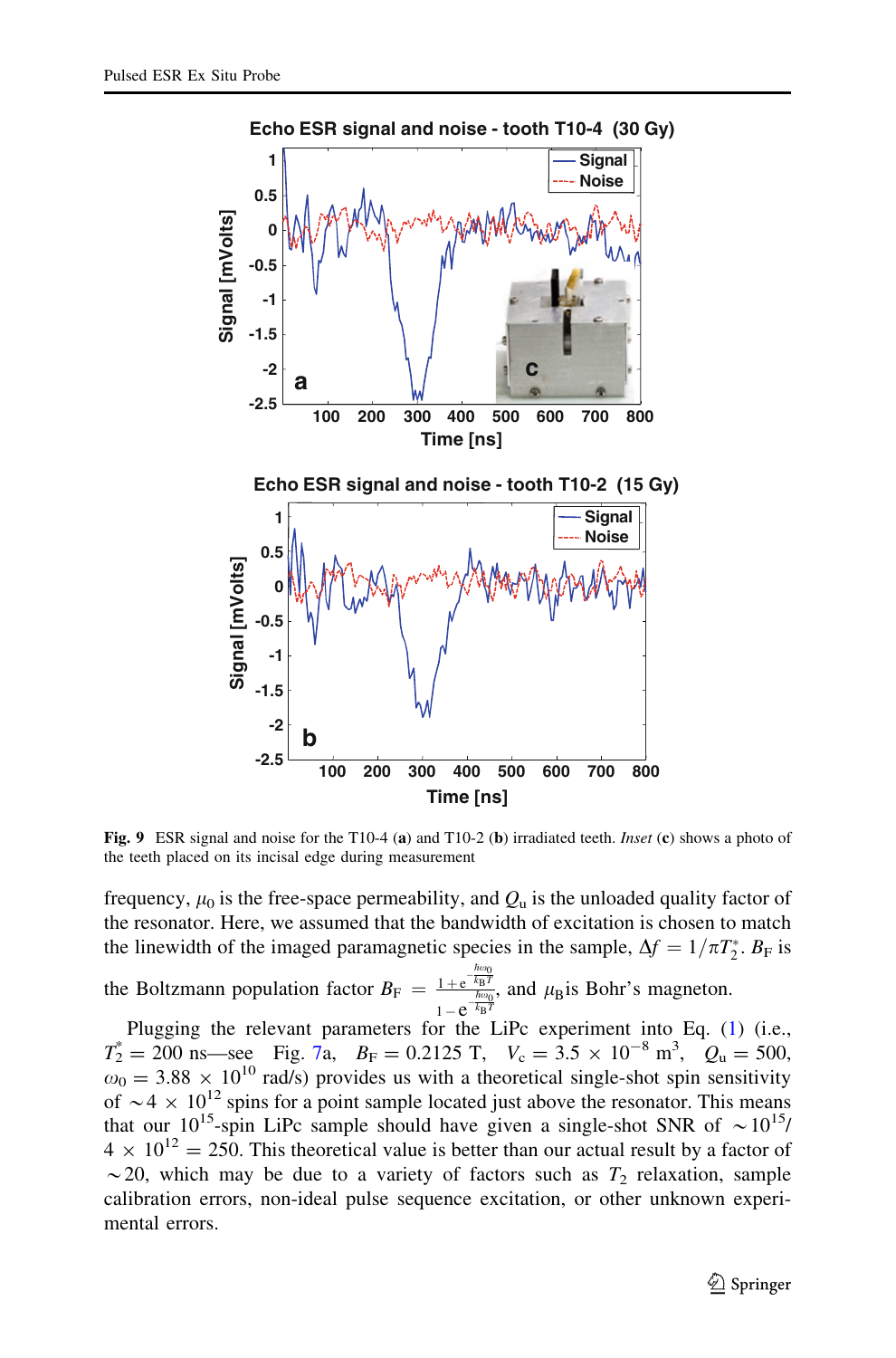For the 1-mM trityl solution, the effective excited volume of a sample is approximately 1 µL, which means that we measured  $\sim 6 \times 10^{14}$  spins. This leads to an expected single-shot spin sensitivity of  $\sim$  7.3  $\times$  10<sup>12</sup> spins ( $Q_u = 200$  due to the dielectric losses of the solution and  $T_2^* = 150$  ns). Thus, the theoretical single-shot SNR for a point sample with these properties, just above the resonator, is  $\sim 82$ . If we compare this to our measured sensitivity, we still lack a factor of  $\sim$ 45. The reason for that, in addition to the ones mentioned above in the LiPc case, may be the spreading of this sample over a relatively large volume above the resonator where its sensitivity greatly degrades.

The expected single-shot spin sensitivity for the teeth sample can again be calculated from Eq. [\(1](#page-13-0)), but here  $T_2^* = 100$  ns and  $Q_u = 400$ , which results in a value of  $\sim 2.5 \times 10^{12}$  spins. Based on the expected specific spin number of  $2.8 \times 10^{13}$  spins Gy<sup>-1</sup> g<sup>-1</sup> [[9\]](#page-17-0), 1 µL of teeth irradiated with 15 Gy should have  $\sim$  1.2  $\times$  10<sup>12</sup> spins (given enamel density of  $\sim$  2.8 [[38\]](#page-18-0)). This means that ideally we should have obtained a single-shot SNR of  $\sim 0.5$  for the T10-2 tooth, while in practice we obtained only  $\sim 0.01$ . Again, we see some discrepancy that is similar to what we found for the ''point-like'' LiPc and the volumetric trityl sample, probably due to similar reasons, to which the possibility of attachment issues (as can be seen in Fig. [9](#page-14-0)c) may be added. Such attachment issues can also explain why the T10-4 tooth's signal is not a factor of two larger than the T10-2's signal.

The sensitivity that we obtained with the current probe in our experiments is not sufficient for immediate clinical applications. The results provided in Fig. [9](#page-14-0) show that for a dose of 15 Gy the SNR is  $\sim$  4–5, meaning that a dose of less than 4 Gy would probably be very hard to measure with the current setup. Better future design of the probe, as described in the conclusion section below, can bring its sensitivity to the required 0.5–0.25 Gy level. In addition to sensitivity improvement, the future probe must also show good linear response in all radiation doses from  $\sim 0.5-10$  Gy and should have high repeatability. However, these characteristics can be measured only once sufficient sensitivity is obtained.

### 6 Conclusions and Future Outlook

A new type of self-contained ex situ ESR probe operating in pulsed mode for toothbased biodosimetry has been presented. The measured properties of the probe in terms of static and MW fields closely follow the design, while its sensitivity is lower than excepted. The new approach presented here addresses many of the abovementioned problems typical of conventional in vivo CW-based low-field ESR systems:

(1) The magnet is small (with typical dimensions of a few centimeters), due to the tiny volume of interest required just above its surface. Furthermore, the system can be used with a static field that has a *fixed gradient* rather than high *homogeneity* (since the use of a pulsed ESR echo sequence focuses the signal). This also helps to decrease the size of the magnet and makes its design and construction relatively simple and more tolerant to variations. (2) The spot where the magnetic field is optimal aligns automatically with the resonator, because they are mechanically fixed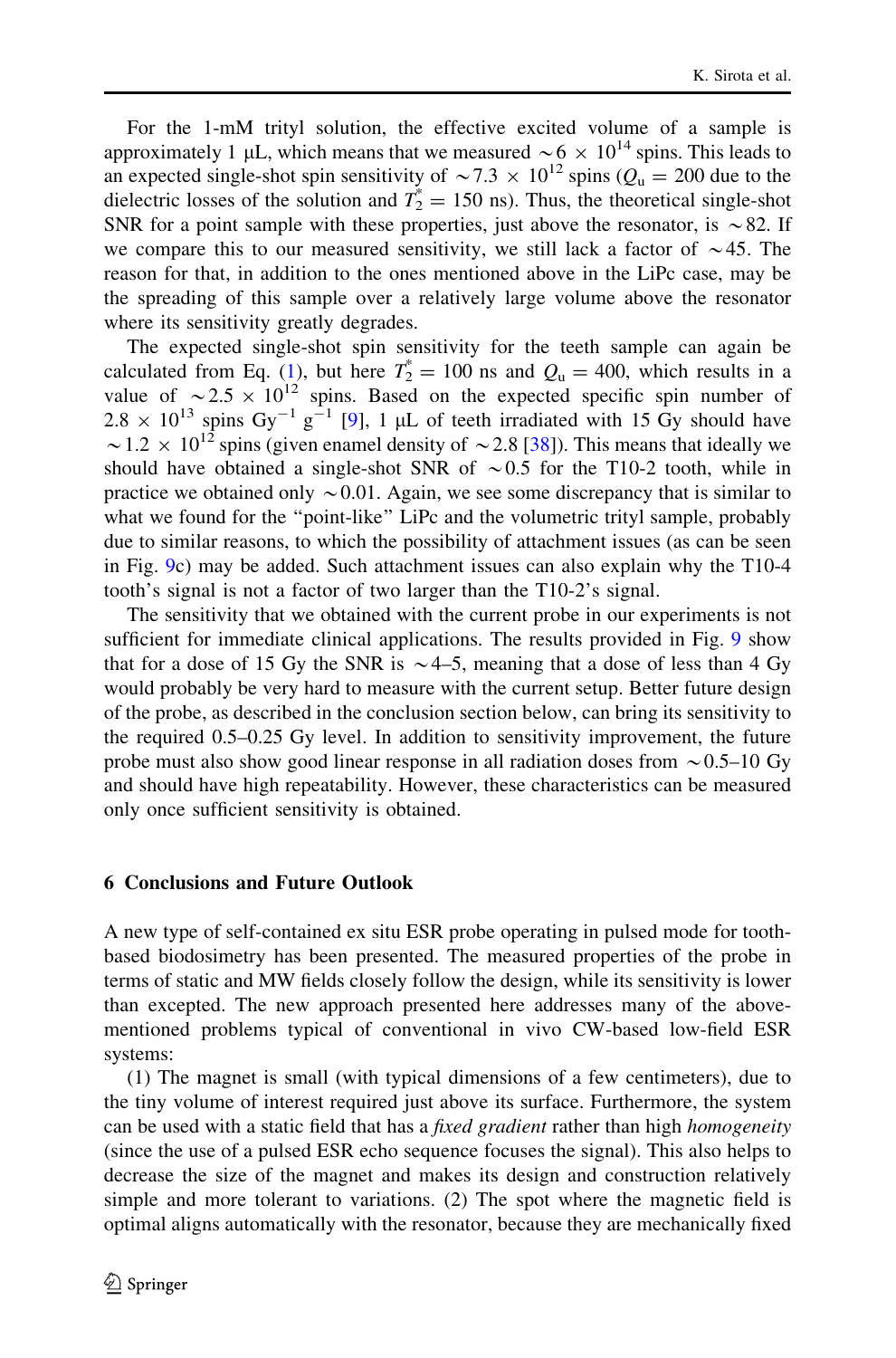together and brought forward toward the tooth. (3) The system can measure a small, well-defined volume just below the tooth surface and could in principle also provide a 1D slice across the tooth. This can allow a good assessment of the spin concentration directly from the ESR signal, since the small detected volume contains only bulk tooth enamel. Furthermore, the possibility of obtaining signals selectively from a volume within the tooth eliminates the contribution of surface defects. (4) The new probe can provide a solution for obtaining a viable signal in measurements made in children's and toddler's teeth. (5) The probe is not inserted into the mouth but rather brought to the incisor tooth (see Fig. [1](#page-4-0)), thereby minimizing the need for disposable sterile components. (6) The system is designed for pulsed operation, where resonator stability and mechanical movements are a much lesser concern. The use of tiny dielectric resonators eliminates the need for high-power amplifiers and all measurements can be done with low-power cheap solid-state sources. (7) Although we probe a volume that is  $\sim$  500 times smaller than in most current low-frequency systems ( $\sim$ 1 µL vs.  $\sim$ 0.5 mL), radiation dose sensitivity should in principle be comparable and even better. This is because spin sensitivity increases as  $B_0^2$  increases (assuming there are no depth penetration problems, which is not an issue for teeth), and the filling factor for the small volume we measure increases as resonator size decreases. This means that moving from the L-band to the C-band (and in the next iteration, possibly to the X/Ku-band) improves spin sensitivity by two or more orders of magnitude. Also, in the L-band the wire-based resonators have a rather low  $Q$  compared to the small dielectric resonator employed here, which increases sensitivity by a factor of  $\sim$  2. (8) Field deployment The probe itself weighs  $\sim$  1 kg, while the other parts of the system can be kept to minimum size and weight.

As briefly mentioned above, future iteration of the probe can make use of even higher static fields with a better resonator/static field alignment. The probe should have a more concave geometry (for both magnet and resonator) facilitating a better ergonomic alignment of the front of the face/tooth with the probe. Another issue of concern that can be dealt with in the future is minimizing the ring down signals. This can be achieved by adding a small bias coil to the probe itself. This coil unit will produce a small static field that could be switched on/off quickly to reduce the ringing. This can be achieved by driving the coil through a fast current driver (similar to the one used in our ESR microimaging experiments [\[31](#page-17-0)]). In such a fast phase-cycling scheme, the small field bias is turned off/on for subtraction between the on/off resonance signal at a fast repetition rate of  $\sim$  200 kHz. Under such conditions, the residual ringing would be greatly attenuated, thereby making it possible to reduce the interference to the signal and also  $\tau$ , and thus increase the signal (minimizing the  $T<sub>m</sub>$  effect). The small coil can also be used to produce a small static-field bias, in case the resonance frequency of the resonator changes. The cumulative effects of all these improvement can increase significantly the spin (and radiation dose) sensitivity of the probe and thus reach a point where it can become a clinically significant and a useful tool in the future.

Acknowledgments This work was partially supported by a pilot project from NIH/NIAID through Dartmouth College and by Grant #201665 from the European Research Council (ERC). We thank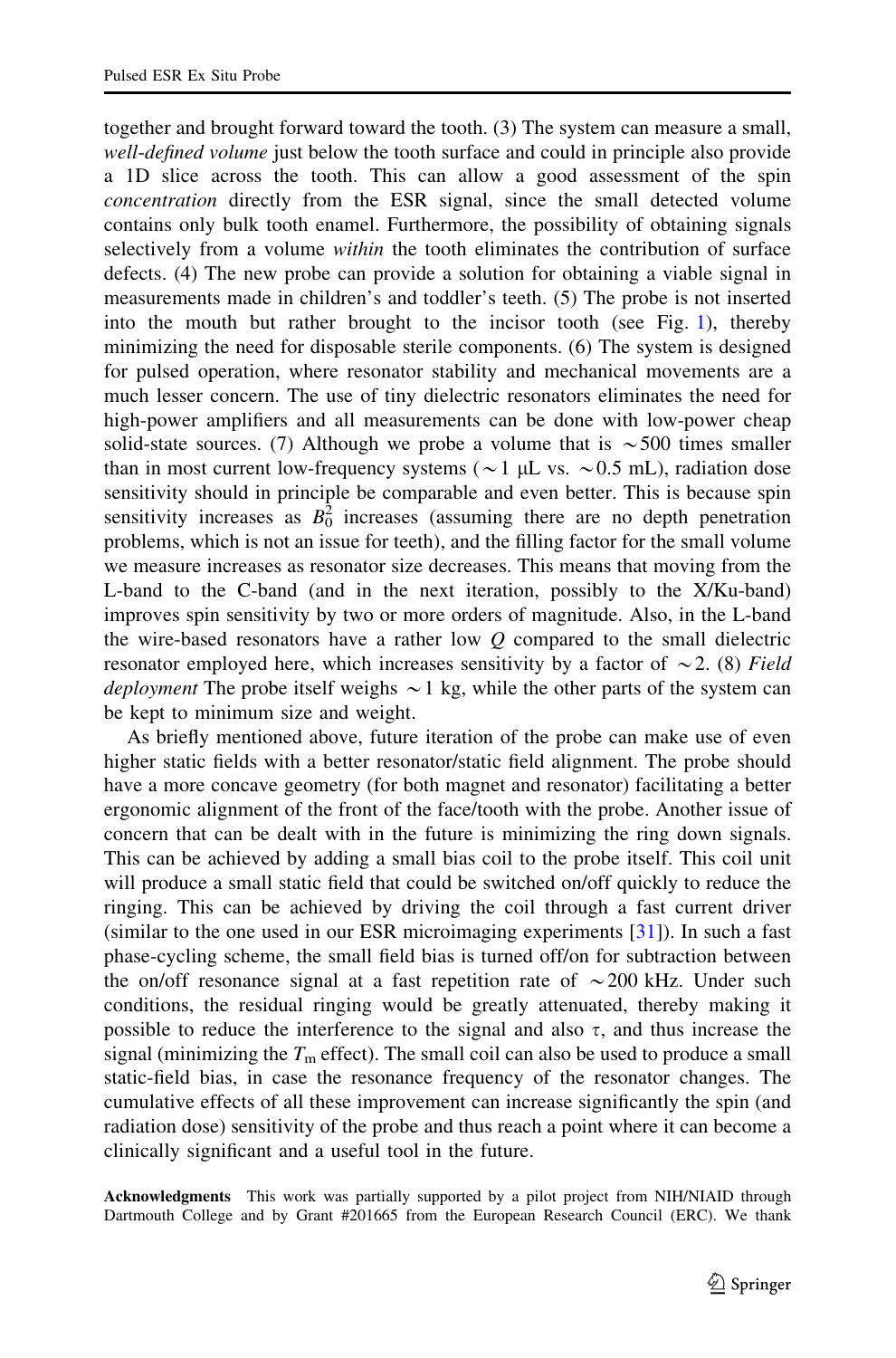<span id="page-17-0"></span>Dr. Ben Williams from Dartmouth College and Dr. Raquel Bar-Deroma from Rambam Hospital and their teams for supplying us with irradiated teeth.

#### **References**

- 1. S.K. Misra (ed.), Multifrequency Electron Paramagnetic Resonance, Theory and Applications (Wiley-VCH, Berlin, 2011)
- 2. P. Fattibene, F. Callens, Appl. Radiat. Isot. 68, 2033–2116 (2010)
- 3. M. Ikeya, M.R. Zimmerman, N. Whitehead, New Applications of Electron Spin Resonance: Dating, Dosimetry and Microscopy (World Scientific, Singapore, 1993)
- 4. S. Vatnitsky, Use of Electron Paramagnetic Resonance Dosimetry with Tooth Enamel for Retrospective Dose Assessment. (International Atomic Energy Agency, 2002). [http://www-pub.iaea.org/](http://www-pub.iaea.org/MTCD/publications/PDF/te_1331_web.pdf) [MTCD/publications/PDF/te\\_1331\\_web.pdf](http://www-pub.iaea.org/MTCD/publications/PDF/te_1331_web.pdf)
- 5. R.C. Wilkins, H. Romm, T.C. Kao, A.A. Awa, M.A. Yoshida, G.K. Livingston, M.S. Jenkins, U. Oestreicher, T.C. Pellmar, P.G.S. Prasanna, Radiat. Res. 169, 551–560 (2008)
- 6. H.M. Swartz, G. Burke, M. Coey, E. Demidenko, R. Dong, O. Grinberg, J. Hilton, A. Iwasaki, P. Lesniewski, M. Kmiec, K.M. Lo, R.J. Nicolalde, A. Ruuge, Y. Sakata, A. Sucheta, T. Walczak, B.B. Williams, C.A. Mitchell, A. Romanyukha, D.A. Schauer, Radiat. Meas. 42, 1075–1084 (2007)
- 7. B.B. Williams, R.H. Dong, M. Kmiec, G. Burke, E. Demidenko, D. Gladstone, R.J. Nicolalde, A. Sucheta, P. Lesniewski, H.M. Swartz, Health Phys. 98, 327–338 (2010)
- 8. B.B. Williams, R.H. Dong, A.B. Flood, O. Grinberg, M. Kmiec, P.N. Lesniewski, T.P. Matthews, R.J. Nicolalde, T. Raynolds, I.K. Salikhov, H.M. Swartz, Radiat. Meas. 46, 772–777 (2011)
- 9. G.M. Hassan, E. Aboelezz, A. El-Khodary, H.M. Eissa, Nucl. Instrum. Meth. B 268, 2329–2336 (2010)
- 10. J.M. Wiener, J. Tilly, Int. J. Epidemiol. 31(4), 776–781 (2002)
- 11. H.M. Swartz, A.B. Flood, B.B. Williams, R.H. Dong, S.G. Swarts, X.M. He, O. Grinberg, J. Sidabras, E. Demidenko, J. Gui, D.J. Gladstone, L.A. Jarvis, M.M. Kmiec, K. Kobayashi, P.N. Lesniewski, S.D.P. Marsh, T.P. Matthews, R.J. Nicolalde, P.M. Pennington, T. Raynolds, I. Salikhov, D.E. Wilcox, B.I. Zaki, Health Phys. 103, 255–267 (2012)
- 12. J.A. Jackson, L.J. Burnett, J.F. Harmon, J. Mag. Res. 41, 411–421 (1980)
- 13. G. Eidmann, R. Savelsberg, P. Blumler, B. Blumich, J. Magn. Reson., Ser. A 122, 104–109 (1996)
- 14. P.J. McDonald, B. Newling, Rep. Prog. Phys. 61, 1441–1493 (1998)
- 15. M.D. Hurlimann, D.D. Griffin, J. Magn. Reson. 143, 120–135 (2000)
- 16. R.J.S. Brown, R. Chandler, J.A. Jackson, R.L. Kleinberg, M.N. Miller, Z. Paltiel, M.G. Prammer, Concept Magn. Res. 13, 335–413 (2001)
- 17. B. Blumich, J. Perlo, F. Casanova, Prog. Nucl. Magn. Reson. Spectrosc. 52, 197–269 (2008)
- 18. G. Goelman, M.G. Prammer, J. Magn. Reson., Ser. A 113, 11–18 (1995)
- 19. R. Haken, B. Blumich, J. Magn. Reson. 144, 195–199 (2000)
- 20. A. Scharfenecker, I. Ardelean, R. Kimmich, J. Magn. Reson. 148, 363–366 (2001)
- 21. J. Perlo, F. Casanova, B. Blumich, J. Magn. Reson. 166, 228–235 (2004)
- 22. A. Blank, G. Alexandrowicz, L. Muchnik, G. Tidhar, J. Schneiderman, R. Virmani, E. Golan, Magn. Reson. Med. 54, 105–112 (2005)
- 23. J. Schneiderman, R. Wilensky, A. Weiss, E. Samouha, L. Muchnik, M. Chen-Zion, M. Ilovitch, E. Golan, A. Blank, M. Flugelman, Y. Rozenman, R. Virmani, J. Am. Coll. Cardiol. 45, 1961–1969 (2005)
- 24. A. Blank, S. Ish-Shalom, L. Shtirberg, Y. Zur, Magn. Reson. Med. 62, 1585–1596 (2009)
- 25. P.J. McDonald, A. Akhmerov, L.J. Backhouse, S. Pitts, J. Pharm. Sci. 94, 1850–1860 (2005)
- 26. B. Blumich, V. Anferov, S. Anferova, M. Klein, R. Fechete, M. Adams, F. Casanova, Concept Magn. Res. 15, 255–261 (2002)
- 27. H. Sato, B.A. Filas, S.S. Eaton, G.R. Eaton, A.A. Romanyukha, R. Hayes, A.M. Rossi, Radiat. Meas. 42, 997–1004 (2007)
- 28. A. Blank, E. Suhovoy, R. Halevy, L. Shtirberg, W. Harneit, Phys. Chem. Chem. Phys. 11, 6689–6699 (2009)
- 29. A. Blank, J.H. Freed, Isr. J. Chem. 46, 423–438 (2006)
- 30. A. Blank, in Multifrequency Electron Paramagnetic Resonance, ed. by S. Misra, Chap. 19 (Wiley-VCH, Berlin, 2011)
- 31. L. Shtirberg, Y. Twig, E. Dikarov, R. Halevy, M. Levit, A. Blank, Rev. Sci. Instrum. 82, 043708 (2011)